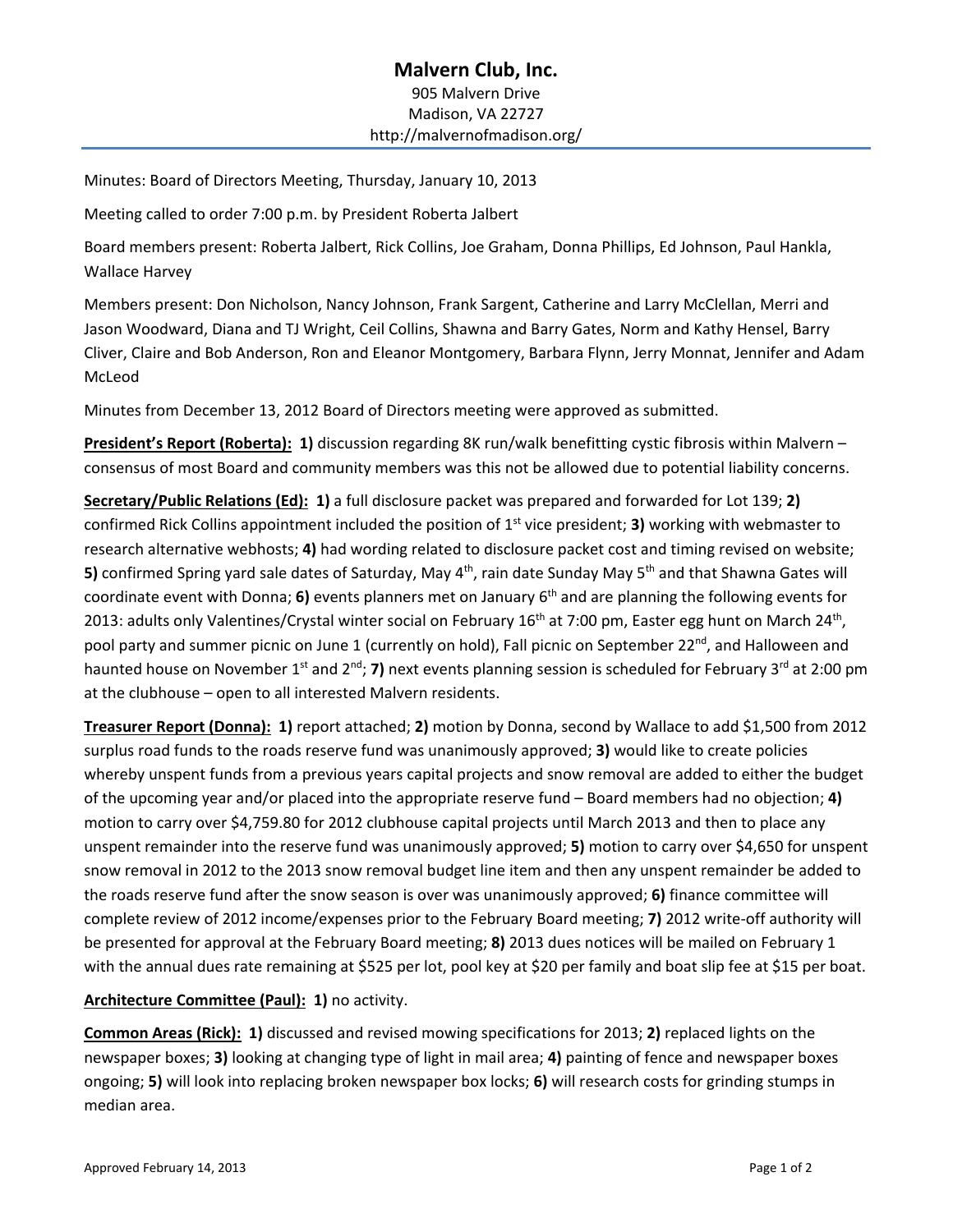**Lake (Rick): 1)** ordered ladders and replacement boards for docks; **2)** would like periodic spillway cleaning added to the Malvern Board calendar; **3)** Don will provide unit cost for cleaning the spillway; **4)** Donna is working on getting the "no trespassing" signs for the lake.

**Clubhouse and Pool (Joe): 1)** purchased new stove, microwave and exhaust fan but is awaiting other improvements before installation; **2)** had HVAC checked because heat not working; **3)** question on painting pool railing – felt not needed.

**Roads (Wallace): 1)** members have been tasked with compiling information for the reserve study; **2)** committee felt emphasis this year related to roads would be repairing/adding gravel to roadside edges.

**Reserve Study Committee (Rick and Ed): 1)** committee members are Rick, Ed, Joe, Wallace, Don Nicholson, TJ Wright and Barry Cliver; **2)** information has been given to all committee members for review and comment and requests for proposals have been sent to 5 companies specializing in the preparation of reserve studies; **3)** the Roads, Clubhouse, Pool and Grounds committees have been asked to provide information from their respective committee regarding components, total lifespan, remaining lifespan and requisite costs.

**Security Research Committee (Roberta): 1)** committee members are Roberta, Joe, Paul, Merri Woodward and Shawna Gates; **2)** proposed a security company be utilized since previous attempts at controlling use of the lake, pool facilities and traffic concerns has not been effective; **3)** establish goal of being effective but as non-intrusive as possible to Malvern families; **4)** propose issuance of identification cards to all Malvern members in good standing as per Malvern's bylaws, yearly sticker updates to the ID cards, separate photo ID cards for members and their children over 5 years old who use the pool, random checks at the pool and lake by the security company, establish policies for member sponsored guests of the pool, clarify that clubhouse rental does not include pool use; **5)** security company will monitor and log traffic violations in order to address repeat offenders; **6)** research will be done to confirm charging members for guest fees for use of the pool does not change our exemption on ADA compliance; **7)** the security company will be asked to submit a revised proposal based on several visits per day from about April through October.

**Open Forum: 1)** Ellie Montgomery asked for volunteer drivers to help transport food items donated by Trader Joe's in Charlottesville to the local food bank – this happens daily, Monday through Saturday between 9:30 and 11:00 am; Roberta suggested Ellie post a notice on the community bulletin board.

**New business: 1)** No new business.

Meeting adjourned at 8:56. Next Board meeting scheduled for Thursday, February 14, at 7:00 p.m.

Respectfully submitted,

Ed Johnson, Secretary Malvern Club, Inc.

Attachments: Treasurer's report